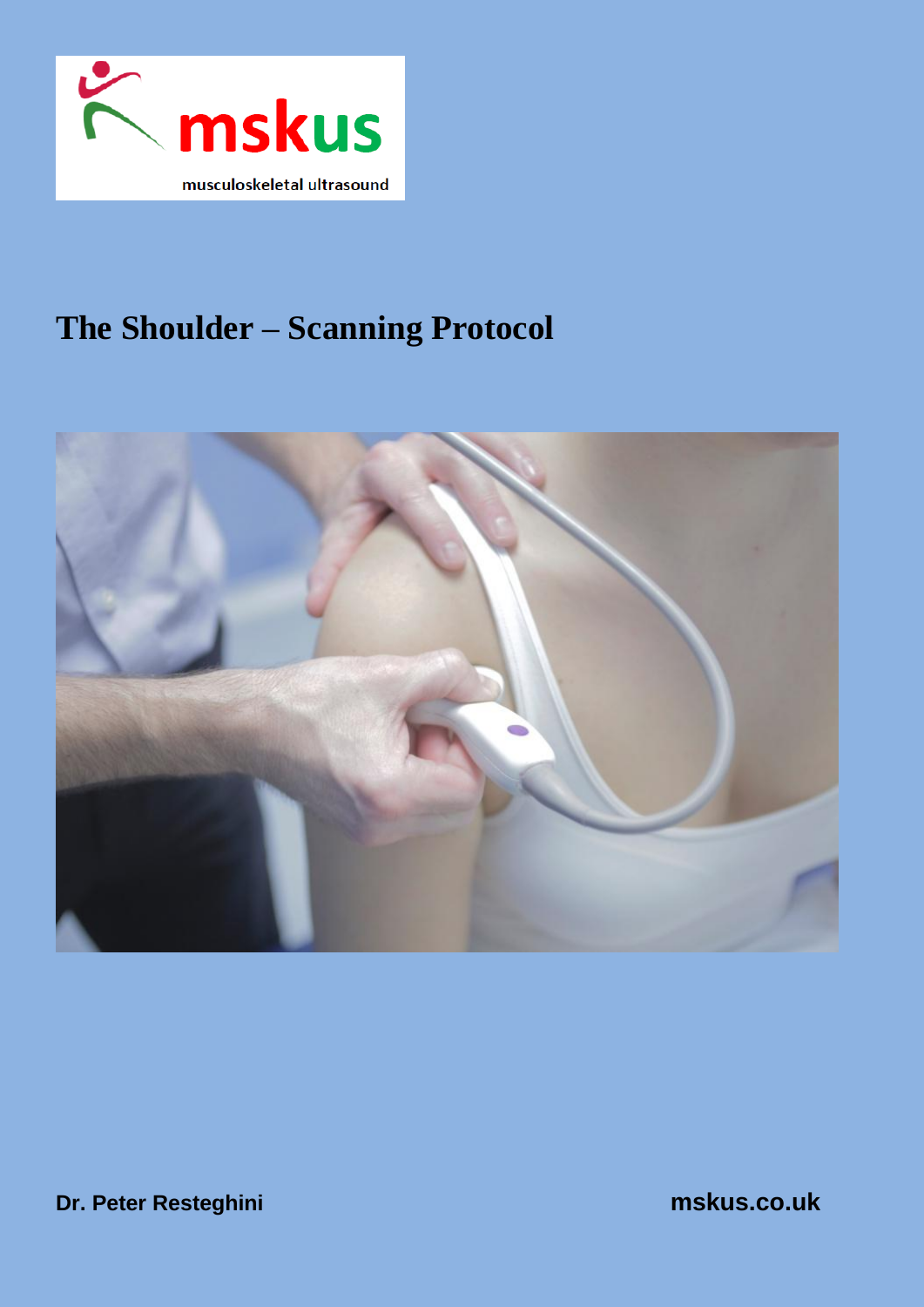

## **Diagnostic Imaging of the Shoulder**

The shoulder joint should be considered as a whole given the interplay between the tendons of the rotator cuff, the bursae, the tendon of the long head of biceps and the acromioclavicular joint. In particular ultrasound of the shoulder should include dynamic scanning of structures to assess for impingement syndromes.

Imaging includes:

- Long head of biceps tendon
- Subscapularis tendon
- Dynamic assessment for long head of biceps subluxation and subcoracoid / anterior impingement
- Supraspinatus tendon and subacromial bursa
- Infraspinatus tendon and posterior glenohumeral joint
- Suprascapular notch and suprascapular nerve
- Acromioclavicular joint
- Sternoclavicular joint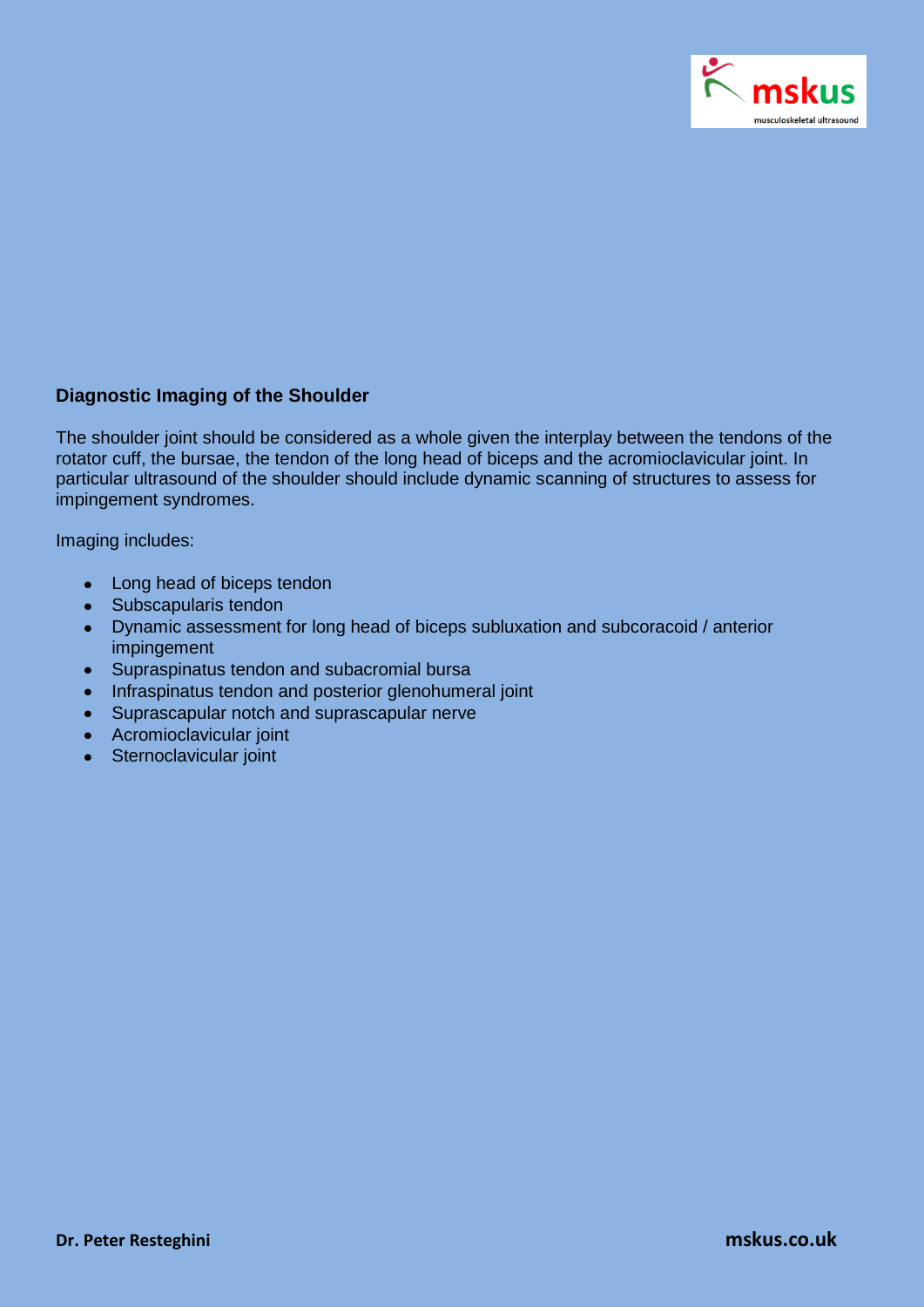

# **1. Long Head of Biceps tendon**

#### **Transverse Scan**

The patient is seated with the elbow flexed to 90° and the arm supported on a pillow. The arm maybe placed in slight internal rotation. The probe is placed in the anatomical coronal plane so that is positioned transversely over the long biceps tendon found in the bicipital groove between the greater and lesser tuberosities. Scan proximally as far as possible before the tendon passes form view below the acromium and distally to the musculotendinous junction at the level of the pectoralis major tendon.



**Long head of biceps proximal to the biciptial groove. Note the tendon is oval in appearance as it turns medially to run over the humeral head.**

**Long head of biceps distal to the bicipital groove at the level of the pectoralis major tendon**



*Legend: AD-anterior deltoid; GT-greater tuberosity; LT-lesser tuberosity; SST-supraspinatus tendon; SUB-subscapularis tendon; HH-humeral head; Yellow arrow-long head of biceps*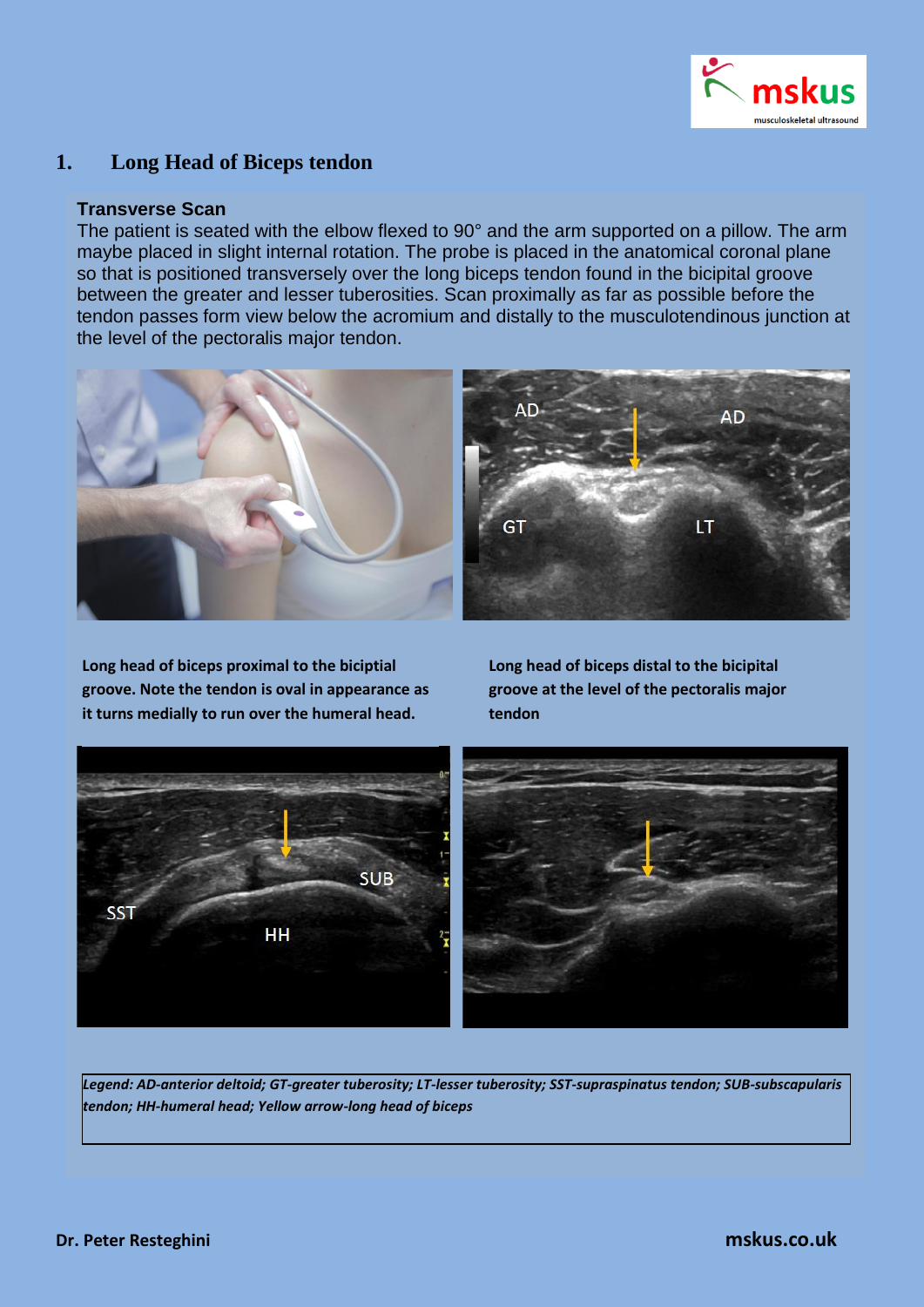

## **Longitudinal Scan**

The probe is returned to the level of the bicipital groove and turned through 90° so that is positioned in the anatomical sagittal plane to view the tendon longitudinally.





*Legend: AD-anterior deltoid; Yellow arrow-long head of biceps.*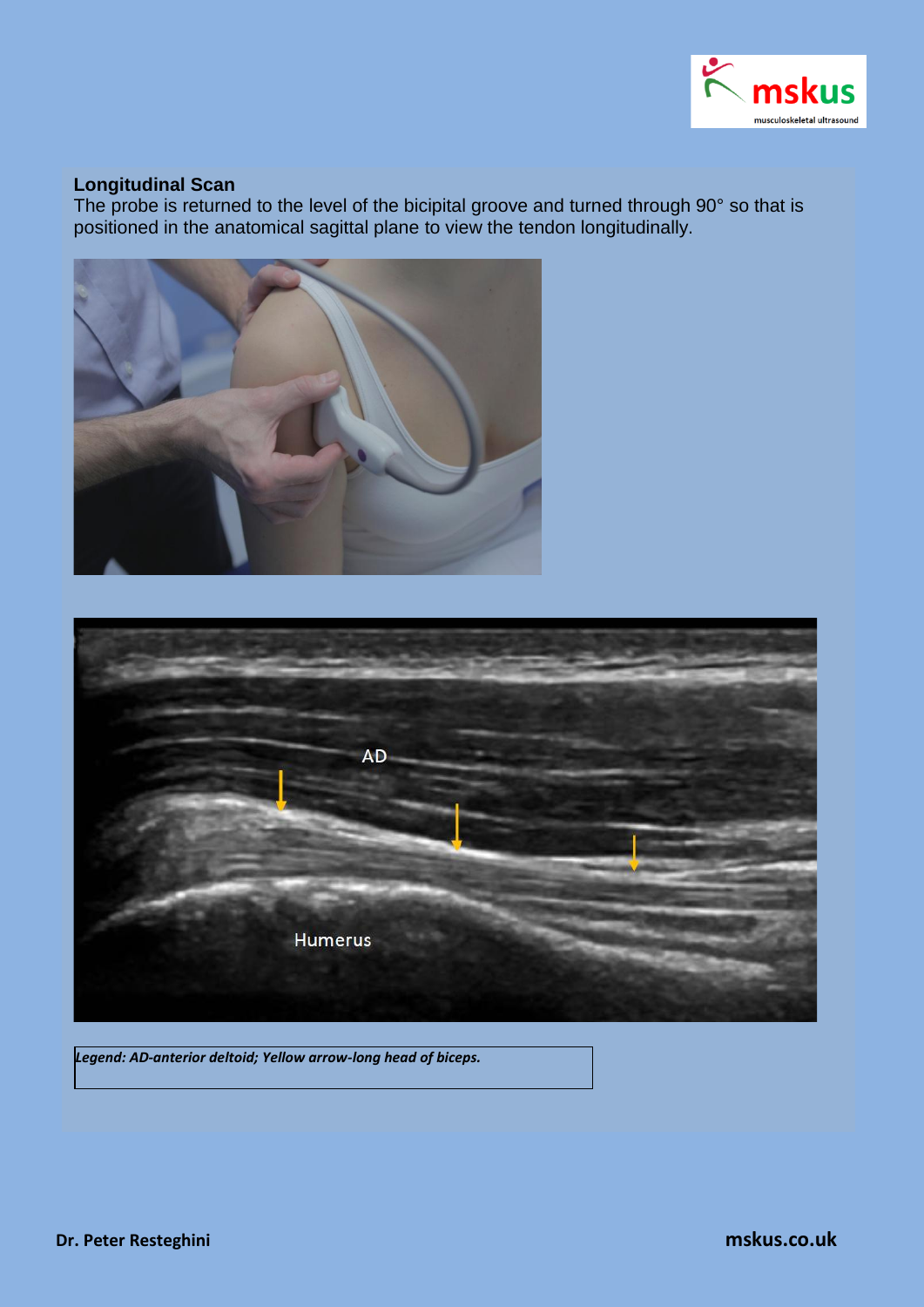

## **2. Subscapularis tendon**

#### **Longitudinal Scan**

The patient is seated with the elbow flexed to 90° and the arm supported on a pillow. The arm should be placed in slight external rotation. The long head of the biceps may be used as a landmark. The probe is placed in the anatomical coronal plane to image the subscapularis tendon longitudinally. The arm should be externally and internally rotated to view the greatest extent of the tendon possible and to assess for anterior impingement.



#### **Transverse Scan**

To view the subscapularis tendon transversely the probe is turned through 90° to be positioned in the sagittal plane. If the probe is angled in a slight posterolateral alignment a better image maybe obtained.



**Note the fascicular pattern of the subscapularis tendon in transverse view which is entirely normal**

*Legend: Yellow arrow-subscapularis tendon; White arrowhead-coracoid; LT-Lesser tuberosity; Curved arrow-bicipital groove.*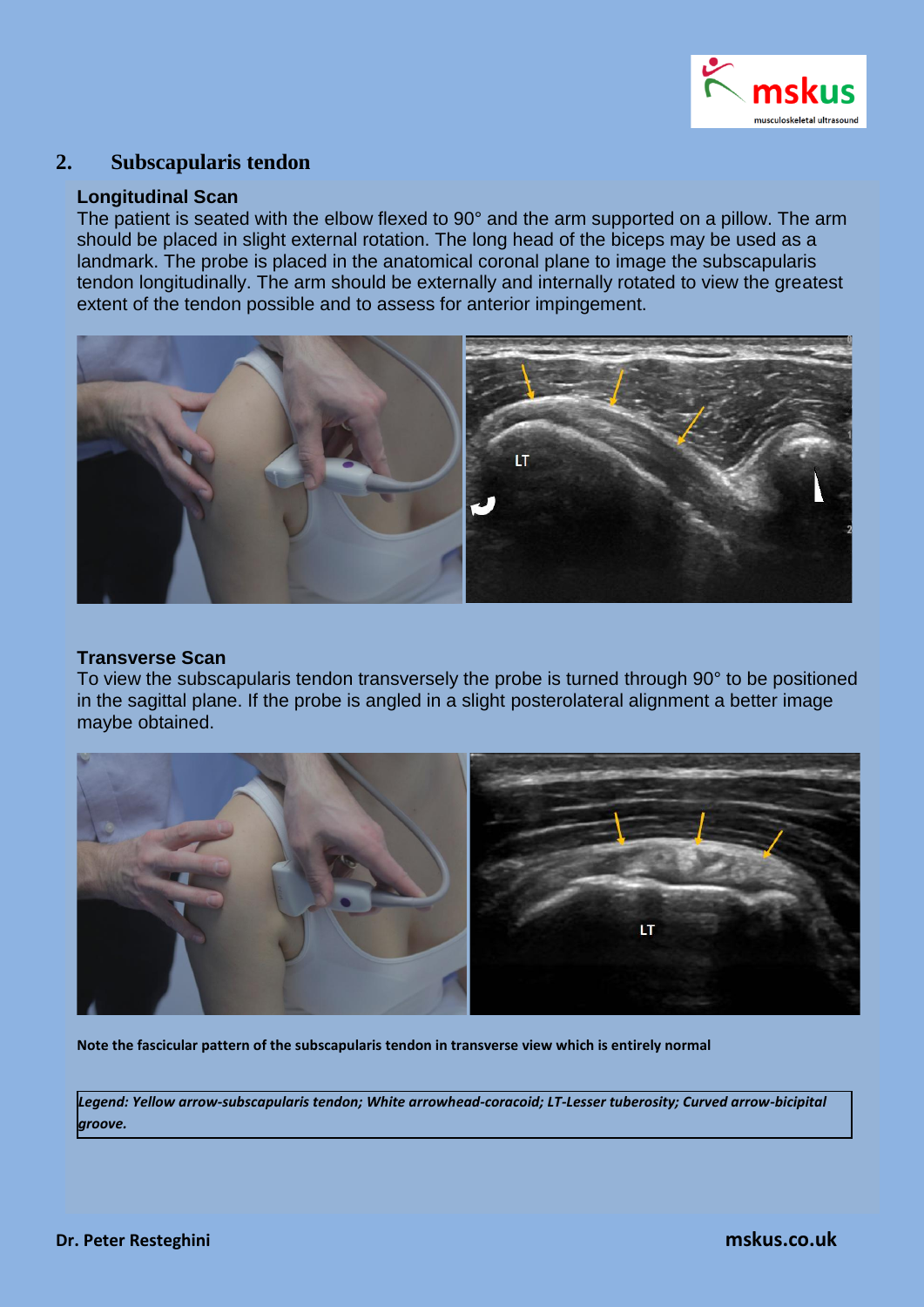

# **3. Supraspinatus tendon and subacromial bursa (including dynamic imaging as indicated)**

#### **Transverse Scan**

The patient is asked to place their hand on the posterior aspect of their hip while keeping the elbow tucked in. Find the long head of the biceps in transverse view and then move the probe posteriorly to view the supraspinatus tendon in transverse section. It is important to scan distally as far as the greater tuberosity and proximally following the tendon of supraspinatus until it disappears below the acromium.





*Legend: Yellow arrows-supraspinatus tendon; Curved arrow -subacromial bursa; White arrowheadlong head of biceps; HH-humeral head.*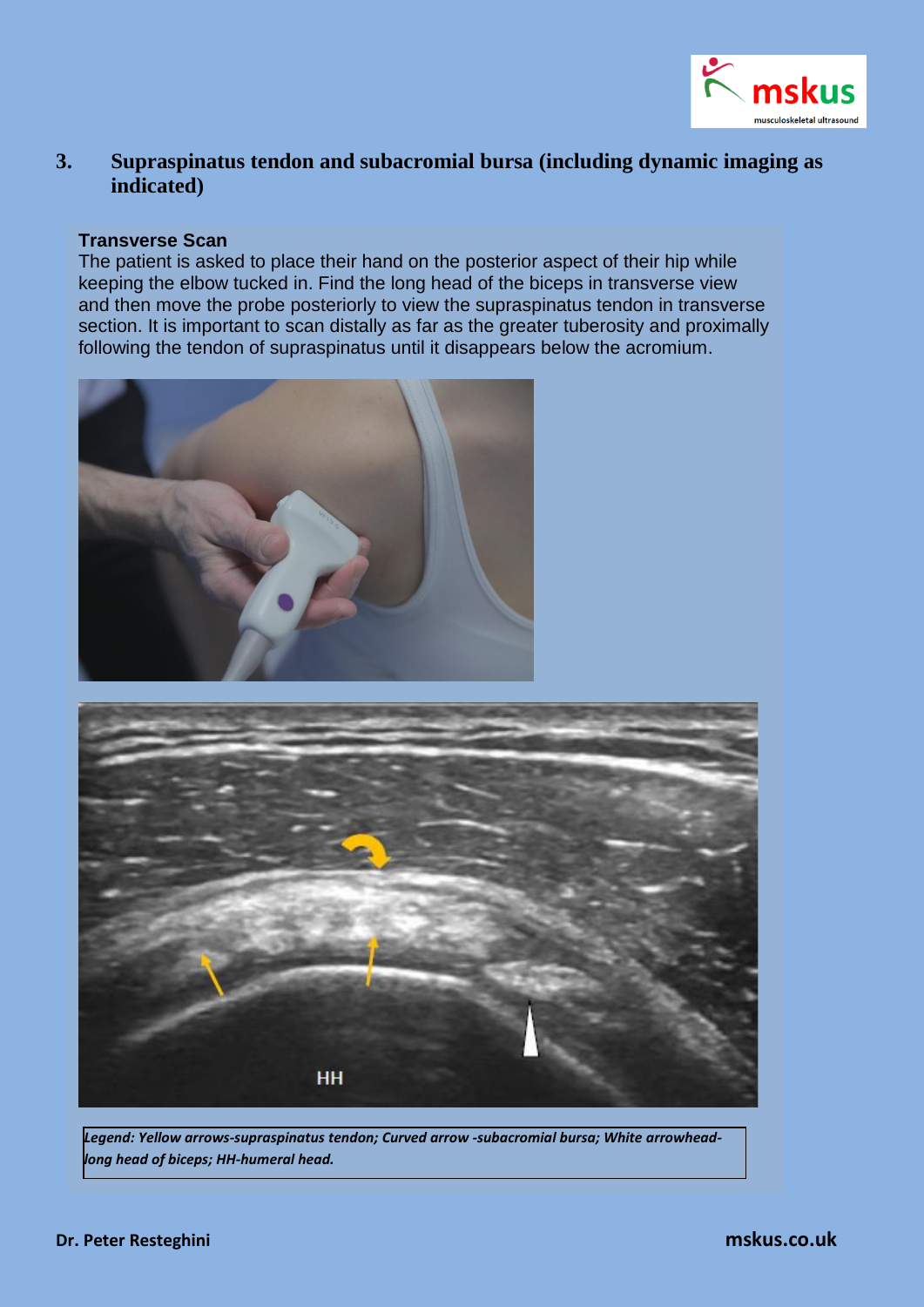

## **Longitudinal Scan**

The probe is turned through 90 degrees to find the long head of biceps running longitudinally through the rotator interval. Moving the probe in a superolateral direction allows the full visualisation of the supraspinatus tendon form its anterior free edge through its midsubstance to the tendon of infraspinatus posteriorly.





*Legend: DM-deltoid muscle; GT-greater tuberosity; Yellow arrow-supraspinatus tendon; Curved arrow subacromial bursa.*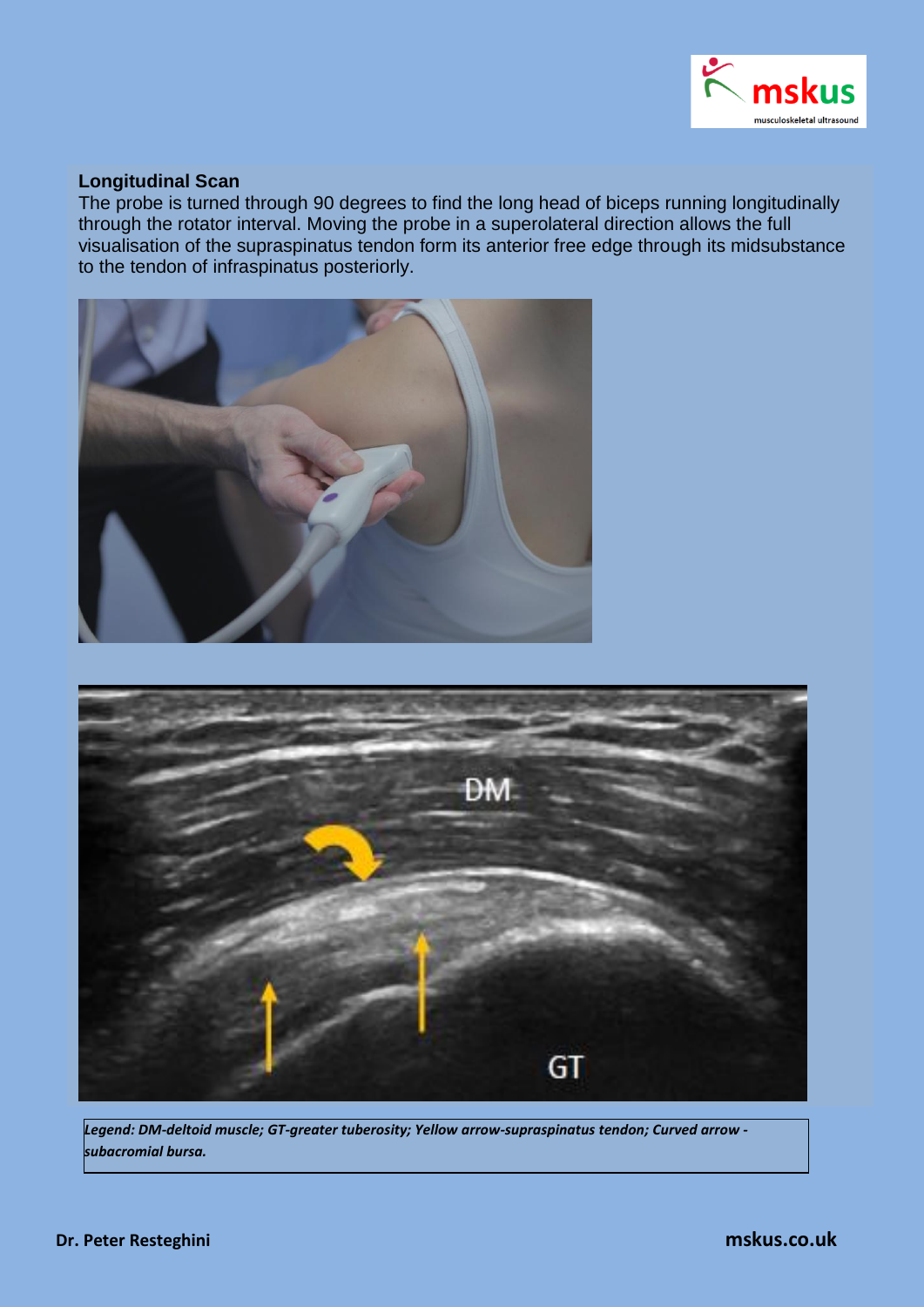

## **4. Infraspinatus tendon**

## **Longitudinal Scan**

The patient is asked to place the hand of the shoulder to be imaged on the opposite shoulder with the elbow resting on the chest. In this position the tendon of infraspinatus runs horizontally and is parallel to and immediately below the spine of the scapula. Scan from the musculotendinous junction posterior to the humeral head to the insertion of the tendon onto the greater tuberosity which is situated relatively laterally.





**Posterior glenohumeral joint demonstrating the posterior aspect of the humeral head, posterior glenoid and labrum and the overlying infraspinatus muscle and tendon deep to the posterior deltoid muscle.**



*Legend: HH-humeral head; PGposterior glenoid; PD-posterior deltoid; IM-infraspinatus muscle; Yellow arrow-infraspinatus tendon; Yellow arrow dashed-posterior glenoid labrum*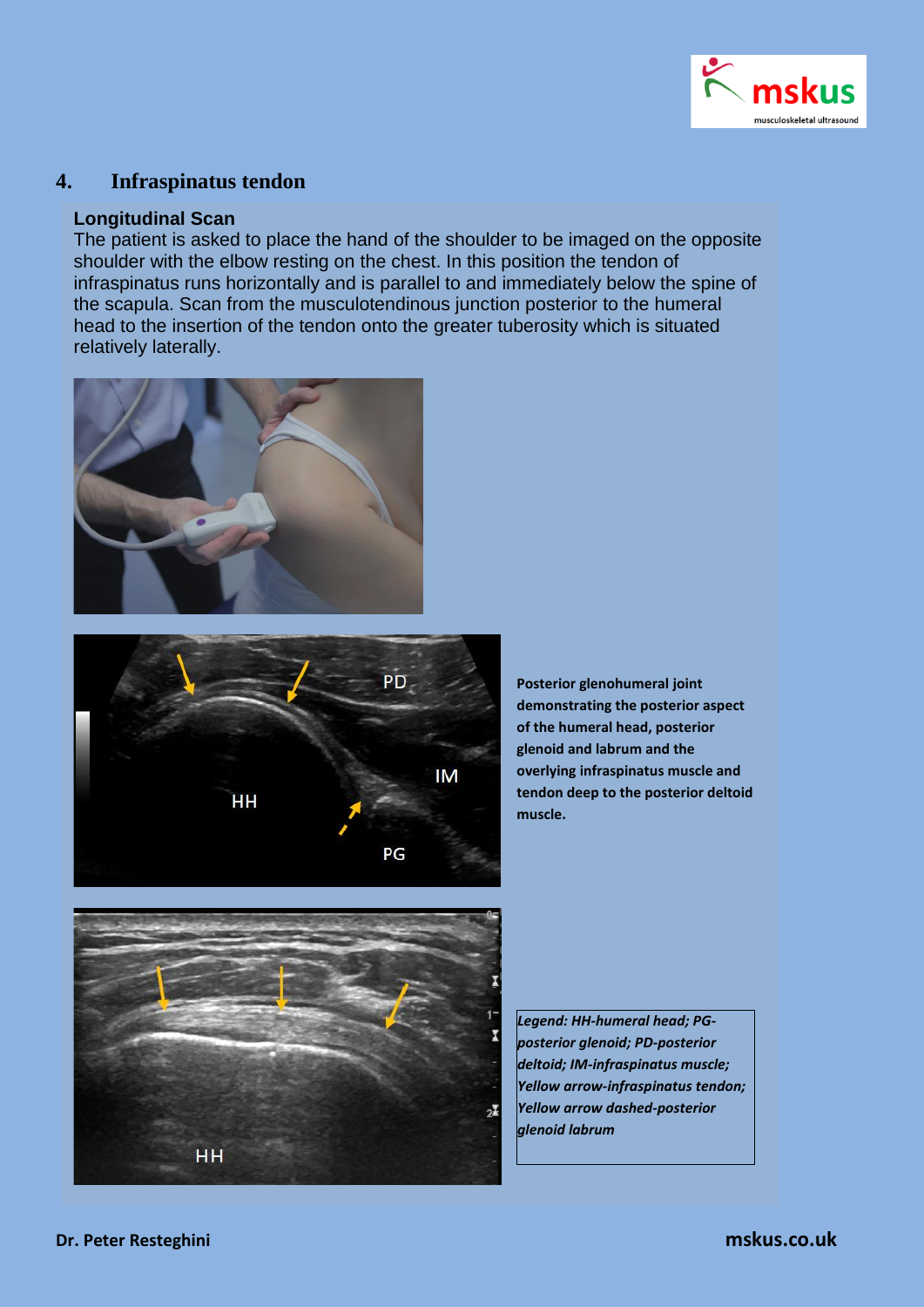

# **5. Suprascapular notch and Suprascapular nerve**

#### **Suprascapular notch and nerve**

The patient sits with their arm by their side. The probe is placed in a coronal-oblique plane over the supraspinous fossa. The suprascapular notch and nerve maybe seen in longitudinal view immediately medial to the acromioclavicular joint deep to the upper trapezius and supraspinatus muscle.





*Legend: Yellow arrow-suprascapular notch; UT-upper trapezius muscle; SST-supraspinatus muscle; White arrowhead-suprascapular nerve.*